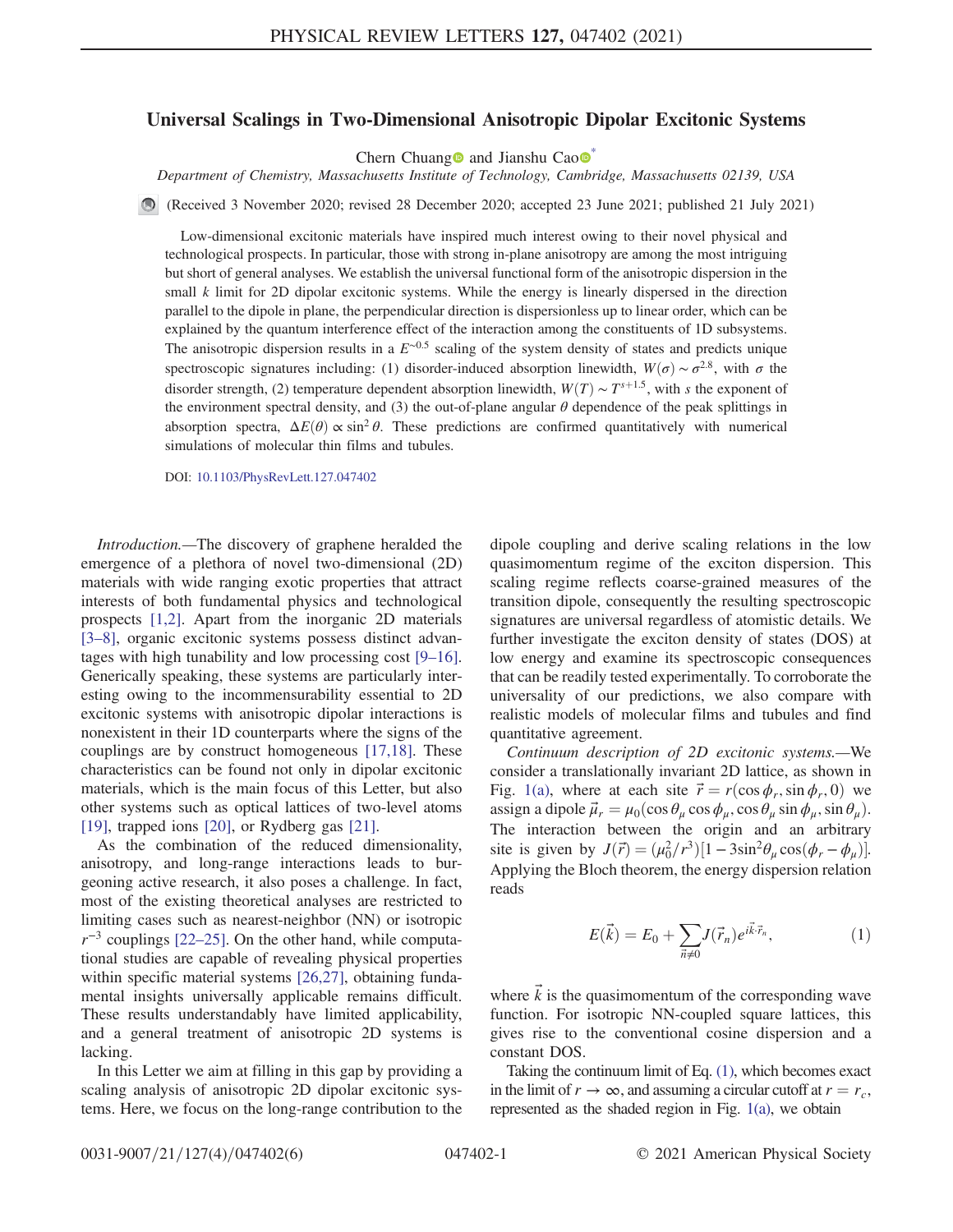$$
E_c(\vec{k}) = \frac{1}{a_0} \int d\vec{r} e^{i\vec{k}\cdot\vec{r}} J(\vec{r})
$$
  
\n
$$
= \frac{\mu_0^2}{a_0} \int_{r_c}^{\infty} \frac{dr}{r^2} \int_0^{2\pi} d\phi_r \cdot e^{ikr\cos(\phi_k - \phi_r)}
$$
  
\n
$$
\times [1 - 3\sin^2\theta_\mu \cos^2(\phi_r - \phi_\mu)]
$$
  
\n
$$
= \frac{\mu_0^2}{a_0} [(1 - 3\sin^2\theta_\mu \sin^2\Delta_k) I_0(k)
$$
  
\n
$$
- 3\sin^2\theta_\mu (1 - 2\sin^2\Delta_k) I_2(k)]
$$
 (2)

where  $a_0$  is the unit cell area,  $\vec{k} = k(\cos \phi_k, \sin \phi_k, 0)$ , and  $\Delta_k = \phi_\mu - \phi_k$  is the angle between vectors k and  $\vec{\mu}$ . Here  $r_c$ serves as an adjustable parameter on the order of  $\pi r_c^2 \approx a_0$ . Its specific value depends on the lattice configuration, dipole orientation, and the form of excitonic coupling,  $J(\vec{r})$ , especially in the short-range regime. In the last equation we integrate over  $\phi_r$  and obtain the closed form expressions of  $I_0(k)$  and  $I_2(k)$ in terms of Bessel functions, as given in S1 of the Supplemental Material (SM). Equation [\(2\)](#page-0-1) can be used to numerically calculate the continuum model exactly, see S3 of the SM.

We note that it is precisely the long-range nature of the dipolar coupling that makes the continuum treatment feasible, and thus one should focus on the small  $k$  regime and the scaling properties therein. A series expansion of Eq. [\(2\)](#page-0-1) up to the order of  $k^2$  yields

<span id="page-1-1"></span>
$$
E_c(\vec{k}) = \bar{E}\left\{ (2 - 3\sin^2\theta_\mu) + [-2 + 2\sin^2\theta_\mu(2 - \sin^2\Delta_k)] \cdot |kr_c| + \left[\frac{1}{2} + \frac{3\sin^2\theta_\mu}{8}(-3 + 2\sin^2\Delta_k)\right] \cdot |kr_c|^2 \right\} + \mathcal{O}(k^4)
$$
\n(3)

where  $\bar{E} = (\pi \mu_0^2 / a_0 r_c)$ . It can be shown that all odd-order terms vanish except for the linear one, such that Eq. [\(3\)](#page-1-1) is accurate up to  $k^3$  compared to Eq. [\(2\)](#page-0-1). Equation [\(3\)](#page-1-1) is the main result of the current contribution [\[28\].](#page-4-10) We shall focus on discussing the implications of Eq. [\(3\)](#page-1-1) for the in-plane dipole configuration ( $\theta_{\mu} = \pi/2$ ) in the following.

Surprisingly, the leading term in Eq. [\(3\)](#page-1-1) is linear. This can be understood in terms of coherent summation of the dipole vectors resulting in constructive interference in the direction parallel to the dipole and destructive interference in the perpendicular direction, elaborated in the next section. We note that similar linear dispersion has been recently reported in monolayer  $MoS<sub>2</sub>$  and is attributed to a different type of physics associated with the inter- and intravalley exchange interactions [\[30](#page-5-0)–32]. The quadratic term is similar to the standard dispersion of NN-coupled models and serves as a background that is more isotropic in comparison [\[33\]](#page-5-1).

We note that the continuum model does not account for the discrete contribution in Eq. [\(1\)](#page-0-0), which is dominantly

<span id="page-1-0"></span>

FIG. 1. (a) A 2D square lattice of in-plane dipoles. (b) Two parallel chains of dipoles. (c) Left to right: square lattices with different dipole orientations ( $\phi_{\mu} = 0$ ,  $\pi/8$ ), their 2D dispersion contours  $(k \leq (\pi/a))$ , and those zoomed in  $(k \leq (\pi/10a))$ . The dashed lines indicate the (reciprocal) lattice vectors. (d) Dispersion of the continuum model predicted by Eq. [\(3\)](#page-1-1) with  $k \leq (\pi/10r_c)$  and  $r_c = a$ .

short-ranged. As such, the continuum model is universal and does not depend on the discrete lattice parameters such as the primitive vectors of the underlying Bravais lattice or other atomistic details. This is especially true for the linear term since the leading correction from the short-range contribution omitted here is  $k^2$  [\[34\]](#page-5-2). We confirm this by comparing the numerically exact dispersion of two representative square lattices with different  $\phi_u$ 's, shown in Fig. [1\(c\),](#page-1-0) with that of Eq. [\(3\)](#page-1-1), Fig. [1\(d\).](#page-1-0) The full dispersion [Fig. [1\(c\)](#page-1-0), middle column] reflects the change of the dipole lattice geometry but their low- $k$  counterparts [Fig. [1\(c\)](#page-1-0), right column] agree well with Eq. [\(3\).](#page-1-1)

Quantum interference of constituent 1D strips.—A simple physical understanding can be achieved by adopting an intuitive approach to interpreting the Fourier sum Eq. [\(1\).](#page-0-0) Here the dispersion  $E(\vec{k})$  is obtained by first decomposing a 2D lattice into an array of 1D strips along the direction perpendicular to  $\vec{k}$ , then Fourier transforming the coherent couplings between the strips along  $\vec{k}$ .

(1) Consider first the special case where  $\vec{k}$  is parallel to  $\vec{\mu}$ , i.e.,  $\Delta_k = 0$ . Essentially this is equivalent to calculating the coherent coupling between 1D strips of perpendicular dipoles, a configuration illustrated by taking  $\phi_{\mu} = \pi/2$ in Fig. [1\(b\).](#page-1-0) In the continuum limit, the magnitude of the coherent sum of such couplings is linearly proportional to the length of the strips, and has a  $r^{-2}$  dependence on the interstrip separation  $r$  [\[35\].](#page-5-3) As a result, the leading contribution in the Fourier basis scales linear in k:  $E(k) =$ 2 ∫ dr cos $(kr) \cdot r^{-2} = 2k \cdot \int d(kr) \cos(kr) \cdot (kr)^{-2} \propto k.$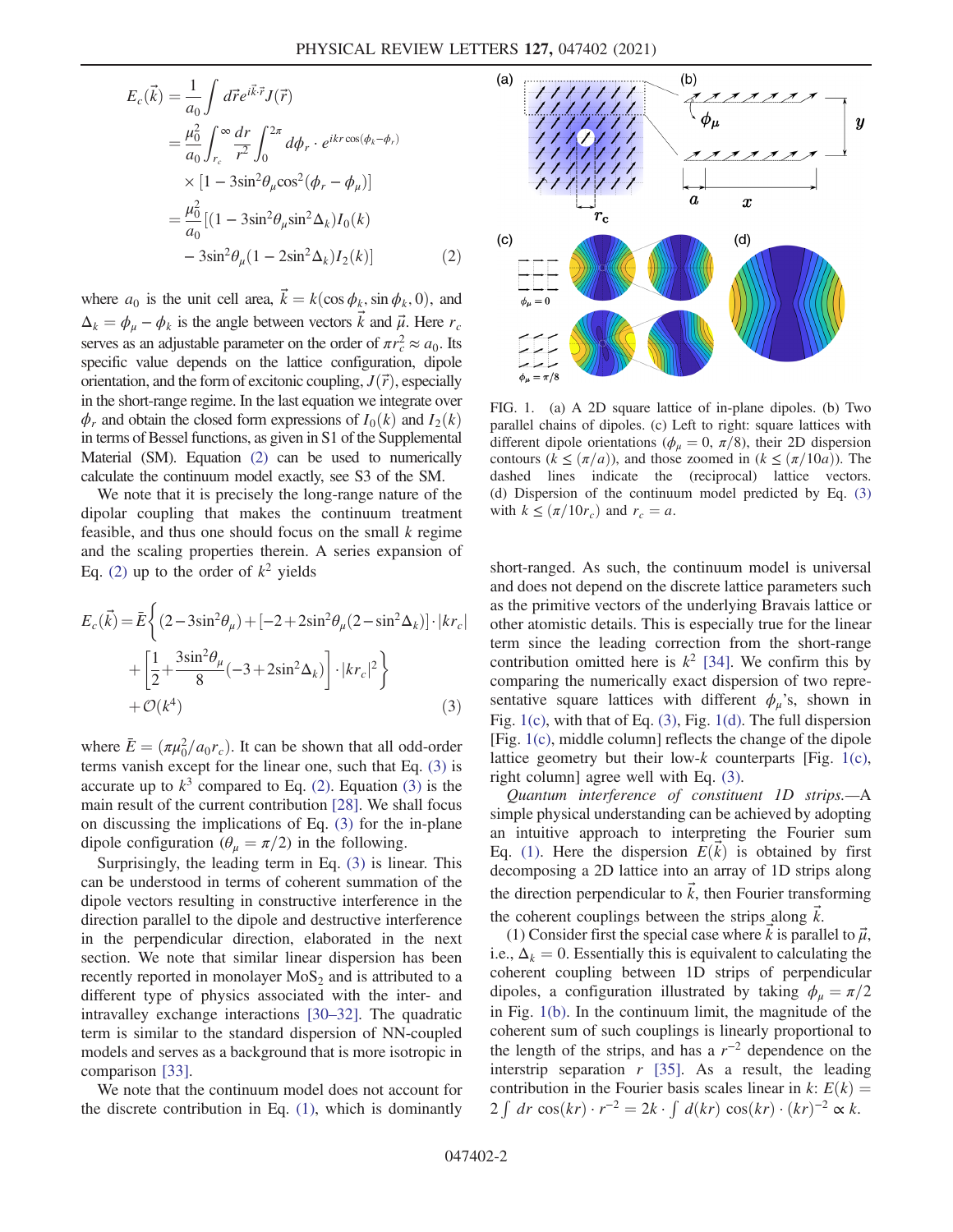(2) The other extreme case is  $\Delta_k = \pi/2$ , where  $\vec{k} \cdot \vec{\mu} = 0$ and illustrated by taking  $\phi_{\mu} = 0$  in Fig. [1\(b\).](#page-1-0) In stark contrast, successive cancellation of aligned dipoles leads to vanishing dipole strength of the 1D strips and, thus, vanishing interstrip couplings [\[35,36\].](#page-5-3) Consequently, the dispersion is flat to linear order in k.

(3) Generally speaking, for an arbitrary angle  $\Delta_k$  there is constructive interference between the perpendicular components and destructive interference between the parallel ones. This leads to the  $|\vec{k}| \cdot \cos^2 \Delta_k$  term in Eq. [\(3\)](#page-1-1), with derivation detailed in S2B of the SM.

We emphasize that such effects disappear in the incoherent, classical limit, such as those studied in the literature of Förster energy transfer, where dipole summation is on the intensity level instead of the amplitude level and system anisotropy manifests only in terms of multiplicative prefactors with the same scaling [\[35,37\].](#page-5-3)

Universal scaling of density of states.—In order to connect from the universally scaled exciton dispersion to many of the spectroscopic features discussed below we need to ascertain the DOS near the bright state, particularly its scaling information when the bright state is at the band edge, i.e.,  $\min [E(\vec{k})] = E(0)$  [\[38\]](#page-5-4). We note that the DOS of an isotropically quadratic dispersion, e.g., that of a 2D NNcoupled lattice, has a constant scaling  $(E^0)$ . Also, the DOS of a 2D isotropically linear dispersion scales linearly  $(E^1)$ . Consequently, the anisotropic dispersion predicted by Eq. [\(2\)](#page-0-1) leads to a DOS whose scaling is bounded by these two extrema. In fact we find that Eq. [\(2\)](#page-0-1) leads a  $E^{\sim 0.5}$ scaling of the DOS, as shown in Fig.  $2(a)$  where the powerlaw fit agrees quantitatively up to  $E - E(k = 0) \approx 0.5\overline{E}$ . An approximate derivation of  $E^{\sim 0.5}$  from the anisotropic dispersion is provided in S4 in the SM. In Fig. [2\(b\)](#page-2-0) we show the fitted power-law exponent to the numerically calculated DOS of a dipole square lattice as a function of  $\phi_{\mu}$ . The deviation from 0.5 in the  $\phi_{\mu} < 30^{\circ}$  regime is

<span id="page-2-0"></span>

FIG. 2. (a) The DOS from numerically evaluating Eq. [\(2\)](#page-0-1) (circles), that of a  $\phi_{\mu} = \pi/4$  square lattice (squares), and a  $E^{0.50}$ power-law fit (line). (b) Power-law exponents fitted for the lowenergy DOS of square lattices with varying  $\phi_{\mu}$ . Only cases with the bright  $(k = 0)$  state close to band edge are included [\[40\].](#page-5-7) The dashed line indicates the theoretical value 0.5.

attributed to short-ranged discrete lattice contributions that dominate the large  $k$  regime in the dispersion, whose energy overlaps with the small k regime when  $\phi_{\mu}$  is smaller. For  $\phi_u > 30^\circ$  the exponent converges to 0.5 [\[39\]](#page-5-5).

Spectroscopic signatures I: Disorder and temperature scalings of absorption linewidth.—For typical 2D excitonic systems, observables in the optical regime ( $k^{-1} \ge 100$  nm) retrieving information are well described by the low k dispersion Eq. [\(3\)](#page-1-1) and the corresponding  $E^{0.5}$  scaling DOS. We explore a few such observables in the following sections.

The influence of static disorder and thermal noise on the line shape of excitonic systems in the condensed phase can be cast in terms of the DOS close to the bright states in the perturbative regime [\[9,18,22,41\]](#page-4-3). Specifically, it can be shown analytically that a DOS $(E) \propto E^{0.5}$  scaling leads to a disorder-induced absorption width  $W(\sigma) \propto \sigma^3$  using the coherent potential approximation (CPA) [\[17,42,43\]](#page-4-4). In Fig. [3\(a\)](#page-2-1) we confirm the scaling by numerically computing the disorder-induced spectral width as a function of the strength of Gaussian uncorrelated site disorder [\[22,44\]](#page-4-8). In both the weak (fully delocalized, motionally narrowed [\[45\]\)](#page-5-6) and the strong disorder (fully localized) regimes the width scales linearly, while in the intermediate regime we find  $W(\sigma) \propto \sigma^{2.8}$ . By numerically solving the self-consistent

<span id="page-2-1"></span>

FIG. 3. Disorder- and thermally-induced absorption linewidths. (a) Absorption linewidth as a function of site disorder strength for a  $\phi_{\mu} = \pi/4$  square lattice with 1600 sites. The solid and dashed lines indicate the strong and the weak disorder limits and the dotted line is a  $\sigma^{2.8}$  fit to the intermediate regime. (b) Absorption linewidth as a function of temperature of the same system as in (a) coupled to a cubic super-Ohmic bath (dots) and its power-law fitting (line). (c) Power-law exponents of disorder (squares) and thermally (circles) induced absorption linewidths as functions of  $\phi_{\mu}$  for square lattices. The horizontal lines indicate theoretically predicted  $\sigma^3$  (dotted) and  $T^{4.5}$  (dashed) scalings.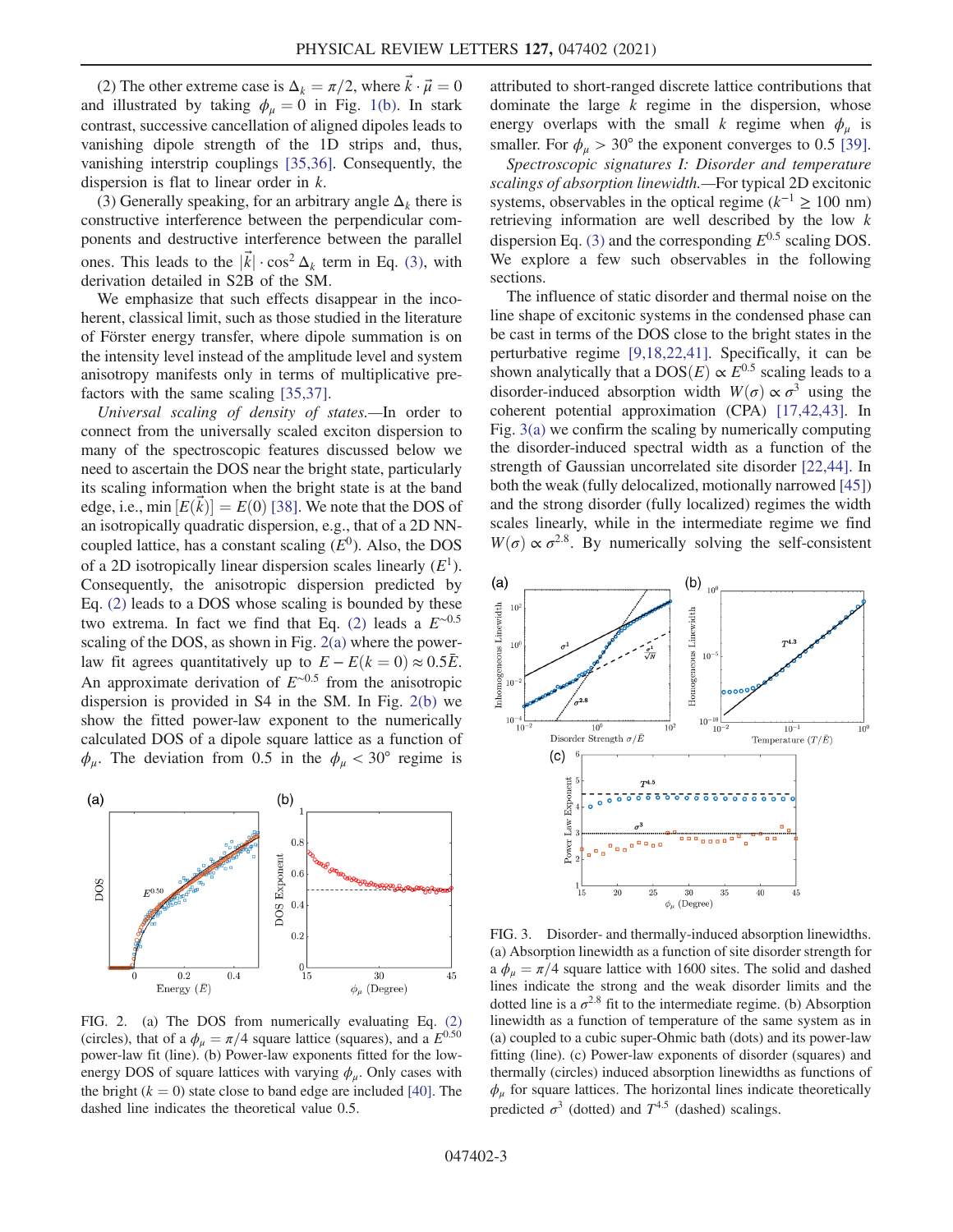equation of CPA with the dispersion Eq. [\(3\)](#page-1-1) we also obtain a scaling of  $\sigma^{2.74}$  in agreement with both the analytic CPA ( $\sigma^3$ ) and the exact ( $\sigma^{2.8}$ ) results, detailed in S5 of the SM.

In addition to the disorder-induced absorption width, the  $E^{0.5}$  scaling of the DOS also manifests in the temperature dependent spectral line shape, a thermal noise-induced effect [\[46\].](#page-5-8) Utilizing the standard line shape theory, Heijs et al. [\[9\]](#page-4-3) quantitatively explained the power-law temperature dependence of the absorption width of linear pseudoisocyanine (PIC) dye aggregates [\[47,48\]](#page-5-9). Recently, basing on the same level of theory, we extended the analysis to temperature-dependent peak shift as a new means to characterize excitonic molecular solids [\[18\]](#page-4-11). Under the fast bath assumption, i.e., the bath relaxation time is faster than the inverse temperature, one arrives at power-law T-dependence for the linewidth:

$$
W(T) = \int_{E'} \text{DOS}(E') \cdot J^{(B)}(|E' - E(0)|) \cdot \bar{n}[E' - E(0), T]
$$
  
= W(0) + C<sub>W</sub> \cdot T<sup>d<sub>s</sub>+s+1</sup> (4)

where  $C_W$  is a constant and  $\bar{n}(E, T) = (1 - e^{-E/T})^{-1}$  is the Bose-Eistein distribution.  $d_s$  and s are the power-law exponents of the system DOS and the bath spectral density  $J^{(B)}(\omega)$ , respectively. For a cubic super-Ohmic bath,  $J^{(B)}(\omega) \propto \omega^s$  with  $s = 3$ , we predict a  $T^{4.5}$  dependence for 2D systems. In Fig.  $3(b)$  we show the T-dependent linewidth of the  $\phi_{\mu} = \pi/4$  square lattice. Both the disorder and the thermally induced absorption widths are in good agreements with their theoretically predicted counterparts, shown in Fig. [3\(c\)](#page-2-1) as well as in Fig. S7.

Spectroscopic signatures II: Absorption peak splittings.—The dispersion relation can be probed by scattering experiments such as the electron energy-loss spectroscopy that has become readily available for excitonic systems [\[49,50\],](#page-5-10) and more recently using twisted light with designated orbital angular momenta exciton dispersions in the optical regime have also been experimentally measured [\[32\]](#page-5-11). On the other hand, a direct application of Eq. [\(3\)](#page-1-1) predicts the energy gap spanned by the asymmetric line shape of a transient absorption spectrum [\[51\].](#page-5-12) This gap measures the energy difference between the transition from the ground state to the one-particle bright state and that from the one-particle bright state to the two-particle bright state.

Taking the usual assumption that the two-particle bright state is dominated by the state  $|\vec{k}_b\rangle \otimes |2\vec{k}_b\rangle$ , the direct product of the one-particle bright state and the one-particle state of double quasimomentum [\[52,53\]](#page-5-13), with the bright state wave vector  $\vec{k}_b = k_b(-\sin \phi_\mu, \cos \phi_\mu)$ , i.e., perpendicular to the transition dipole moment. Ignoring two-exciton interactions, the splitting between the two peaks is

<span id="page-3-2"></span>
$$
E(2\vec{k}_b) - E(\vec{k}_b) \approx -2 + 2\sin^2\theta_\mu \cdot (k_b r_c) \tag{5}
$$

obtained by truncating Eq. [\(3\)](#page-1-1) to the linear order.

Similar techniques can also be applied to tubular systems, where a common example is self-assembling amphiphilic dye molecules in solution [\[54,55\].](#page-5-14) In this case the system eigenstates can be labeled by  $(k_{\parallel}, k_{\perp})$  denoting the quasimomenta along the axial and the circumferential directions, respectively [\[55\].](#page-5-15) The selection rule dictates that bright states are those of  $(k_{\parallel}, k_{\perp}) = (0,0)$  and  $(0, \pm 1)$ . By analogy to the 2D planar system, the energy splitting between the two bright states to the linear order of  $k_{\perp}$ .  $r_c$  can be written as

<span id="page-3-1"></span>
$$
E(0, \pm 1) - E(0, 0) = \frac{2\pi\mu_0^2}{r a_0} \sin^2\beta,
$$
 (6)

where r is the tube radius and  $\beta$  is the angle between the inplane transition dipole and the tube axis, see inset of Fig. [4](#page-3-0). The detailed derivation and discussion of Eq. [\(6\)](#page-3-1) is provided in S8 and S9 of the SM. As predicted by Eq. [\(6\),](#page-3-1) the gap is positive for all configurations with inplane transition dipoles, i.e., the perpendicularly polarized peak is always higher in energy than the parallel one. We note that similar results for the energy gap and scaling exponents have been reported from numerical simulations of tubular systems [\[17,56\]](#page-4-4). The agreement between the 2D and tubular results is achieved only in the large radius limit, as tubular systems exhibit a 1D to 2D transition with increasing radius (see S9 and S11) [\[54\]](#page-5-14). Thus, building on the anisotropic dispersion relation, we provide a systematic explanation of the numerical results in both 2D and tubular structures.

<span id="page-3-0"></span>

FIG. 4. (a) The transient absorption gap of 2D molecular films and (b) the energy splitting between the perpendicular and the parallel-polarized absorption peaks of molecular tubules, compared to the theoretical predictions Eqs. [\(5\)](#page-3-2) and [\(6\)](#page-3-1), respectively. The structure of the C8S3 dye molecule is shown in (a) and the arrow indicates the transition dipole direction of its lowest excited state. Here  $r_c = 5$  Å and  $k_b = 2 \times 10^{-4}$  Å<sup>-1</sup>, corresponding to peak absorption at 500 nm. Schematics of planar and tubular aggregates with their structural parameters (lattice offset  $l$  for planes and helical pitch angle  $\beta$  for tubes). We compare three different models of the excitonic coupling between two C8S3 molecules: simple dipole, extended dipole, and transition atomic charges. These models and the construction of planar and tubular lattices are detailed in S6 and S7 of the SM.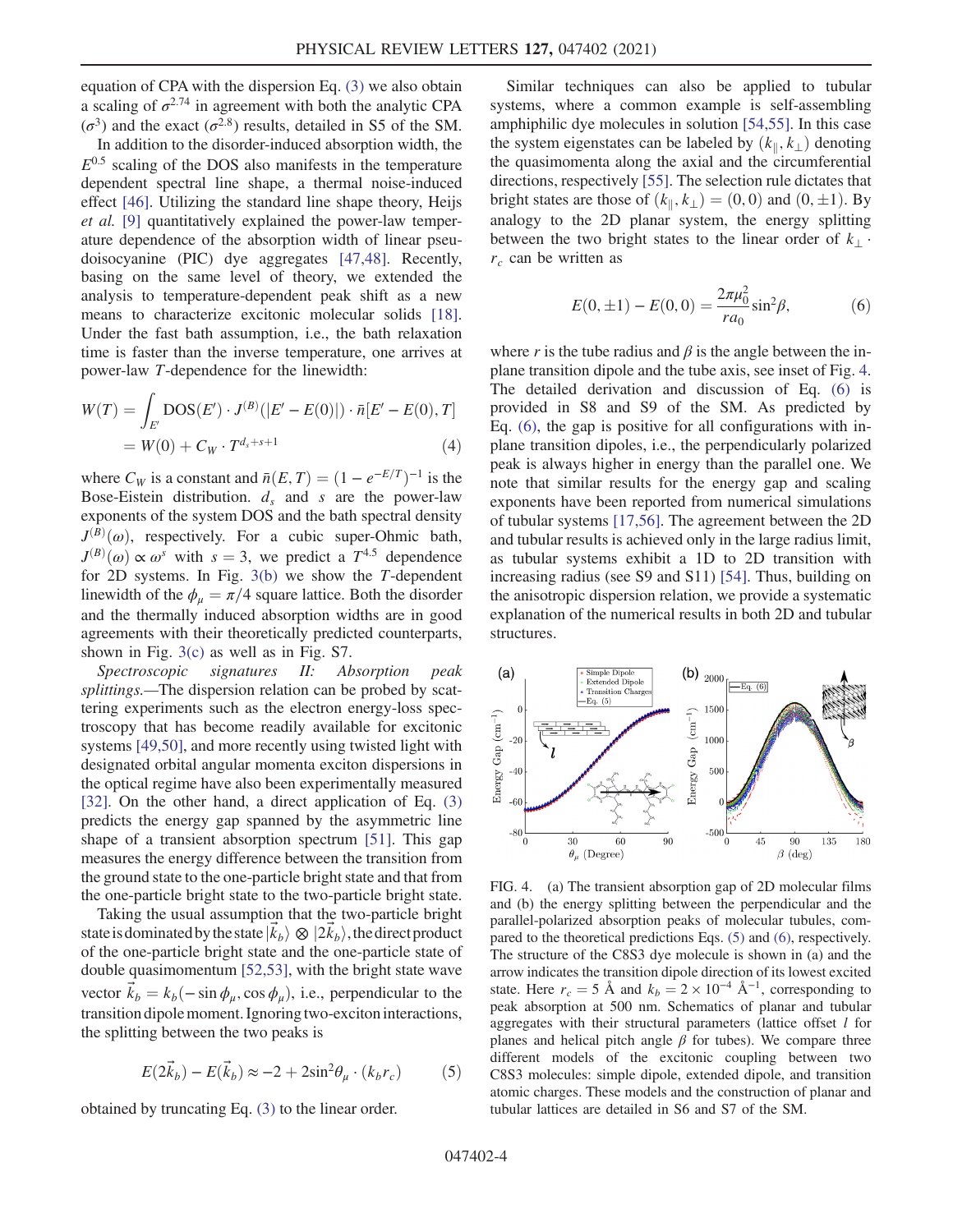Application to excitonic molecular films and tubules.— To corroborate our theoretical results and analysis including Eqs. [\(5\)](#page-3-2) and [\(6\)](#page-3-1), we compare with the numerically evaluated exciton dispersions and the spectroscopic observables of model molecular films and tubules consisting of C8S3 dyes [\[18,57\]](#page-4-11). The superstructures of the model aggregates studied include planar brick wall and helically symmetric tubular lattices with varying structural parameters, see the insets of Figs. [4\(a\)](#page-3-0) and [4\(b\)](#page-3-0) and S7 of the SM. We further model the coupling matrix element  $J(\vec{r}_n)$  with increasing spatial resolution on the molecular transition dipole distribution: from simple dipole and extended dipole to transition charges, as detailed in S6 of the SM. As these methods differ only in the short range, we predict that the scaling properties in the small  $k$  regime discussed above hold true for numerical results calculated from any of them. The quantitative agreements observed in Figs.  $4(a)$  and  $4(b)$ put Eq. [\(3\)](#page-1-1) to a good test. Additional examination of the power-law exponents of the DOS and T-dependent linewidth of these systems also shows excellent agreement with those predicted by the continuum model, as discussed in S10 of SM, further substantiating the universality and applicability of the present theory [\[58\]](#page-5-16).

Conclusion.—By taking the continuum limit of 2D excitonic systems, we obtained an analytical expression of the anisotropic dispersions in the small  $k$  regime where the continuum description is justified. We conclude that in this limit the exciton band scales linearly in the direction of the transition dipole and is dispersionless to linear order in the perpendicular direction, a result that can be understood by the quantum interference effects of interacting dipoles in 1D subsystems. Combining these features leads to the prediction of the  $E^{\sim 0.5}$  scaling of the 2D DOS near the bottom of the band and the explanation of a power-law disorder strength  $[W(\sigma) \propto \sigma^{2.8}]$  and temperature  $[W(T) \propto T^{s+1.5}]$  dependence of absorption linewidths, where  $s$  is the characteristic scaling exponent of the bath degrees of freedom. Expressions with  $\sin^2 \theta_u$  dependence for the energy splitting observable in transient absorption experiment for planar 2D systems and the energy gap between the two bright states of tubular systems are derived based on the anisotropic dispersion relation and can be directly applied to analyzing a large class of molecular systems. Our results are universal for 2D dipolar systems and provide a firm theoretical ground for understanding the photophysics of low-dimensional excitonic systems.

This work is supported by the NSF (CHE 1800301 and CHE 1836913).

<span id="page-4-1"></span><span id="page-4-0"></span>[\\*](#page-0-2) jianshu@mit.edu

- [2] K. S. Novoselov, V. I. Fal'ko, L. Colombo, P. R. Gellert, M. G. Schwab, and K. Kim, [Nature \(London\)](https://doi.org/10.1038/nature11458) 490, 192 (2012).
- <span id="page-4-2"></span>[3] H. Liu, A. T. Neal, Z. Zhu, Z. Luo, X. Xu, D. Tománek, and P. D. Ye, ACS Nano 8[, 4033 \(2014\).](https://doi.org/10.1021/nn501226z)
- [4] G. Wang, A. Chernikov, M. M. Glazov, T. F. Heinz, X. Marie, T. Amand, and B. Urbaszek, [Rev. Mod. Phys.](https://doi.org/10.1103/RevModPhys.90.021001) 90, [021001 \(2018\).](https://doi.org/10.1103/RevModPhys.90.021001)
- [5] L. Zhou, Y. Zhang, Z. Zhuo, A. J. Neukirch, and S. Tretiak, [J. Phys. Chem. Lett.](https://doi.org/10.1021/acs.jpclett.8b03077) 9, 6915 (2018).
- [6] J. C. Blancon, A. V. Stier, H. Tsai, W. Nie, C. C. Stoumpos, B. Traore, L. Pedesseau, M. Kepenekian, F. Katsutani, G. T. Noe, J. Kono, S. Tretiak, S. A. Crooker, C. Katan, M. G. Kanatzidis, J. J. Crochet, J. Even, and A. D. Mohite, [Nat.](https://doi.org/10.1038/s41467-018-04659-x) Commun. 9[, 2254 \(2018\).](https://doi.org/10.1038/s41467-018-04659-x)
- [7] G. P. Neupane, K. Zhou, S. Chen, T. Yildirim, P. Zhang, and Y. Lu, Small 15[, 1804733 \(2019\)](https://doi.org/10.1002/smll.201804733).
- [8] S. Deng, E. Shi, L. Yuan, L. Jin, L. Dou, and L. Huang, [Nat.](https://doi.org/10.1038/s41467-020-14403-z) Commun. 11[, 664 \(2020\).](https://doi.org/10.1038/s41467-020-14403-z)
- <span id="page-4-3"></span>[9] D. J. Heijs, V. A. Malyshev, and J. Knoester, [Phys. Rev. Lett.](https://doi.org/10.1103/PhysRevLett.95.177402) 95[, 177402 \(2005\).](https://doi.org/10.1103/PhysRevLett.95.177402)
- [10] Y. C. Zohar, S. Yochelis, K. A. Dahmen, G. Jung, and Y. Paltiel, Sci. Rep. 3[, 1845 \(2013\).](https://doi.org/10.1038/srep01845)
- [11] C. J. Bardeen, [Annu. Rev. Phys. Chem.](https://doi.org/10.1146/annurev-physchem-040513-103654) **65**, 127 (2014).
- [12] M. Schröter, S. Ivanov, J. Schulze, S. Polyutov, Y. Yan, T. Pullerits, and O. Kühn, [Phys. Rep.](https://doi.org/10.1016/j.physrep.2014.12.001) 567, 1 (2015).
- [13] C. K. Lee, J. Moix, and J. Cao, [J. Chem. Phys.](https://doi.org/10.1063/1.4918736) 142, 164103 [\(2015\).](https://doi.org/10.1063/1.4918736)
- [14] N. J. Hestand and F. C. Spano, [Acc. Chem. Res.](https://doi.org/10.1021/acs.accounts.6b00576) **50**, 341 [\(2017\).](https://doi.org/10.1021/acs.accounts.6b00576)
- [15] M. Delor, H. L. Weaver, Q. Yu, and N. S. Ginsberg, [Nat.](https://doi.org/10.1038/s41563-019-0498-x) Mater. 19[, 56 \(2020\).](https://doi.org/10.1038/s41563-019-0498-x)
- [16] P. Malý, J. Lüttig, A. Turkin, J. Dostál, C. Lambert, and T. Brixner, Chem. Sci. 11[, 456 \(2020\).](https://doi.org/10.1039/C9SC04367E)
- <span id="page-4-4"></span>[17] E. A. Bloemsma, S. M. Vlaming, V. A. Malyshev, and J. Knoester, Phys. Rev. Lett. 114[, 156804 \(2015\)](https://doi.org/10.1103/PhysRevLett.114.156804).
- <span id="page-4-11"></span>[18] C. Chuang, D. I. Bennett, J. R. Caram, A. Aspuru-Guzik, M. G. Bawendi, and J. Cao, Chem 5[, 3135 \(2019\)](https://doi.org/10.1016/j.chempr.2019.08.013).
- <span id="page-4-6"></span><span id="page-4-5"></span>[19] C. Gross and I. Bloch, Science 357[, 995 \(2017\)](https://doi.org/10.1126/science.aal3837).
- [20] R. Blatt and D. Wineland, [Nature \(London\)](https://doi.org/10.1038/nature07125) 453, 1008 [\(2008\).](https://doi.org/10.1038/nature07125)
- <span id="page-4-7"></span>[21] M. Saffman, T. G. Walker, and K. Mølmer, [Rev. Mod. Phys.](https://doi.org/10.1103/RevModPhys.82.2313) 82[, 2313 \(2010\)](https://doi.org/10.1103/RevModPhys.82.2313).
- <span id="page-4-8"></span>[22] M. Schreiber and Y. Toyozawa, [J. Phys. Soc. Jpn.](https://doi.org/10.1143/JPSJ.51.1528) 51, 1528 [\(1982\).](https://doi.org/10.1143/JPSJ.51.1528)
- [23] F. Domínguez-Adame, V. A. Malyshev, and A. Rodríguez, [J. Chem. Phys.](https://doi.org/10.1063/1.480876) 112, 3023 (2000).
- [24] J. M. Moix, M. Khasin, and J. Cao, [New J. Phys.](https://doi.org/10.1088/1367-2630/15/8/085010) 15, 085010 [\(2013\).](https://doi.org/10.1088/1367-2630/15/8/085010)
- [25] A. G. Dijkstra, H. G. Duan, J. Knoester, K. A. Nelson, and J. Cao, J. Chem. Phys. 144[, 134310 \(2016\)](https://doi.org/10.1063/1.4944980).
- <span id="page-4-9"></span>[26] P. Miro, M. Audiffred, and T. Heine, [Chem. Soc. Rev.](https://doi.org/10.1039/C4CS00102H) 43, [6537 \(2014\)](https://doi.org/10.1039/C4CS00102H).
- [27] S. Haastrup, M. Strange, M. Pandey, T. Deilmann, P. S. Schmidt, N. F. Hinsche, M. N. Gjerding, D. Torelli, P. M. Larsen, A. C. Riis-Jensen, J. Gath, K. W. Jacobsen, J. J. Mortensen, T. Olsen, and K. S. Thygesen, [2D Mater.](https://doi.org/10.1088/2053-1583/aacfc1) 5 [\(2018\).](https://doi.org/10.1088/2053-1583/aacfc1)
- <span id="page-4-10"></span>[28] We note that a similar result was obtained in Ref. [\[29\].](#page-5-17) However the authors stopped short at the linear order and did not discuss its implications (Eq. (18) and (A19) therein).

<sup>[1]</sup> A. H. Castro Neto, F. Guinea, N. M. R. Peres, K. S. Novoselov, and A. K. Geim, [Rev. Mod. Phys.](https://doi.org/10.1103/RevModPhys.81.109) 81, 109 (2009).